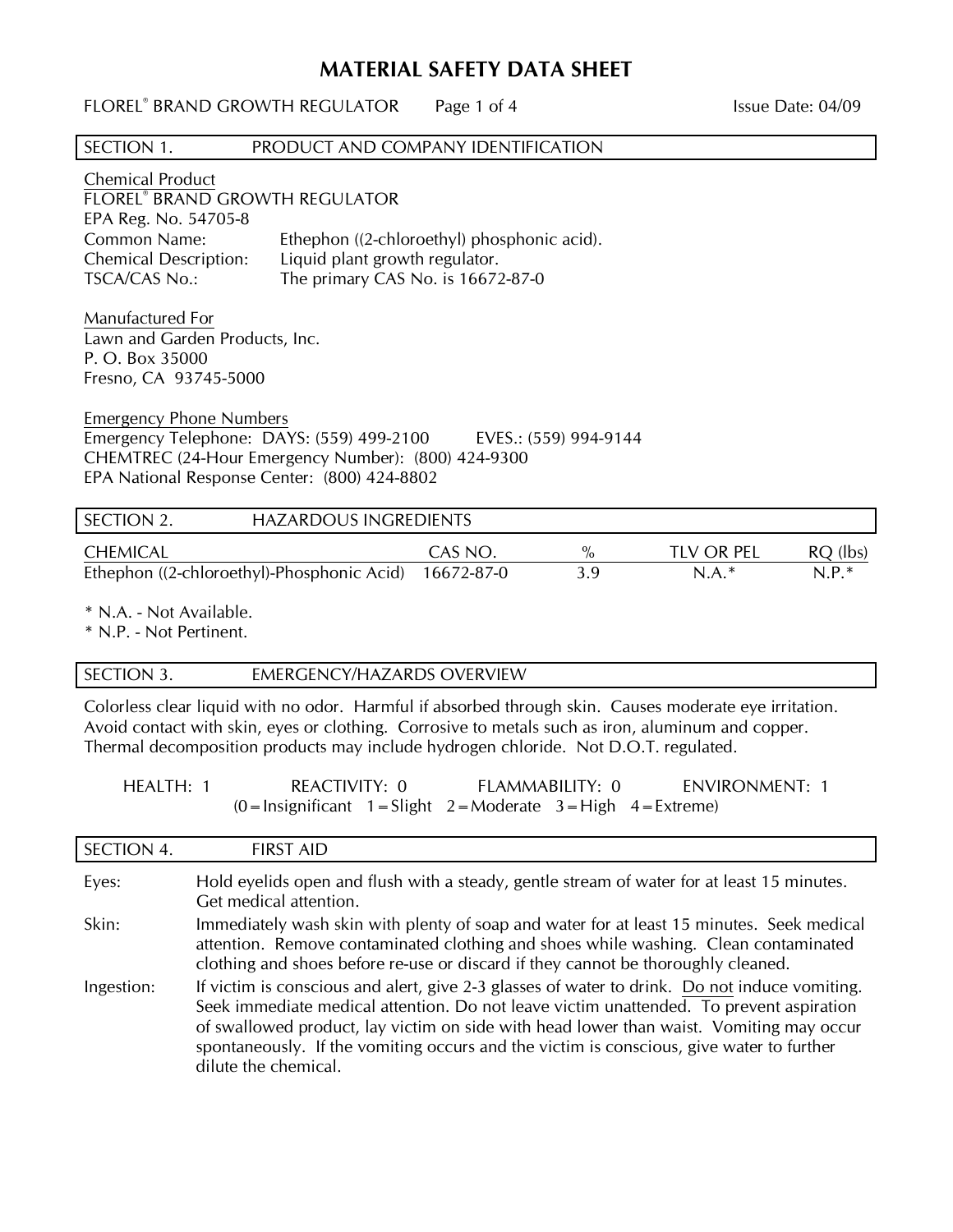| SECTION 4.          | FIRST AID (continued)                                                                                                                                                                                                                                                               |
|---------------------|-------------------------------------------------------------------------------------------------------------------------------------------------------------------------------------------------------------------------------------------------------------------------------------|
| Inhalation:         | Move to fresh air. If not breathing give artificial respiration. Administer oxygen if<br>necessary. Get medical attention.                                                                                                                                                          |
|                     | Medical Conditions Possibly Aggravated by Exposure:<br>Inhalation of product may aggravate existing chronic respiratory problems such as asthma,<br>emphysema or bronchitis. Skin contact may aggravate existing skin disease.                                                      |
| Notes to Physician: |                                                                                                                                                                                                                                                                                     |
|                     | All treatment should be based on observed signs and symptoms of distress in the patient.<br>Consideration should be given to the possibility that overexposure to materials other than<br>this product may have occurred. Treat symptomatically. No specific antidote is available. |
|                     | The primary toxicity of this product is due to its irritant properties on mucosal surfaces.<br>Victims of severe overexposure by inhalation, should be kept under medical observation<br>for up to 72 hours for delayed onset of pulmonary edema.                                   |
|                     | In a patient of overexposure by ingestion, careful gastric lavage is required due to the<br>possibility of stomach of esophageal perforation. This material is an acid, but the use of<br>alkaline substances to neutralize is contraindicated.                                     |

| SECTION 5.<br>FIRE AND EXPLOSION HAZARDS                  |                                                                                                                                                                                                                                |
|-----------------------------------------------------------|--------------------------------------------------------------------------------------------------------------------------------------------------------------------------------------------------------------------------------|
| Flash Point:                                              | Not applicable.                                                                                                                                                                                                                |
| Test Method:                                              | Not available.                                                                                                                                                                                                                 |
| LEL Flammable Limits:                                     | None.                                                                                                                                                                                                                          |
| <b>UEL Flammable Limits:</b>                              | None.                                                                                                                                                                                                                          |
| <b>Autoignition Temperature:</b>                          | None.                                                                                                                                                                                                                          |
| Flammability Classification:                              | None.                                                                                                                                                                                                                          |
| Known Hazardous Products of Combustion:                   | Noncombustible.                                                                                                                                                                                                                |
| Properties that Initiate/Contribute to Intensity of Fire: | Not known.                                                                                                                                                                                                                     |
| Potential For Dust Explosion:                             | None.                                                                                                                                                                                                                          |
| Reactions that Release Flammable Gases or Vapors:         | Not known.                                                                                                                                                                                                                     |
| Potential For Release of Flammable Vapors:                | None.                                                                                                                                                                                                                          |
| Unusual Fire & Explosion Hazards:                         | Under fire conditions, toxic, corrosive fumes<br>are emitted.                                                                                                                                                                  |
| Extinguishing Media:                                      | Not combustible. Use extinguishing method<br>suitable for surrounding fire.                                                                                                                                                    |
| Special Firefighting Procedures:                          | Firefighters should use NIOSH/MSHA<br>approved self-contained breathing apparatus<br>and full protective clothing. Contain liquid<br>runoff to prevent contamination of water<br>sources. Dispose of fire control water later. |

# SECTION 6. SPILLS AND LEAKS

Containment: Prevent product spillage from entering drinking water supplies or streams. Clean Up: Collect liquid or absorb onto absorbent material and package for disposal. Evacuation: Not necessary.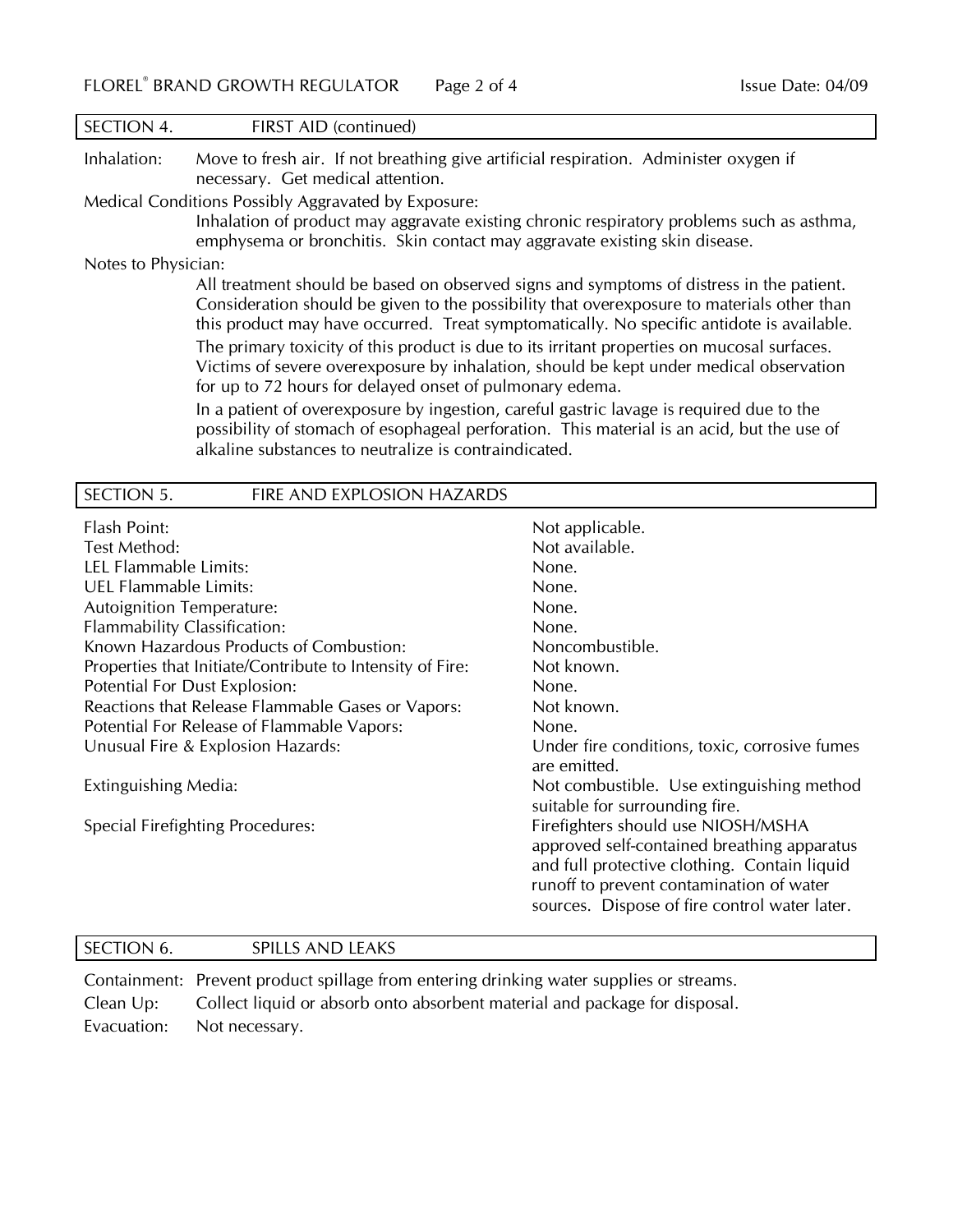| SECTION 7.          | STORAGE AND HANDLING                                                                                                                                                                                                                                                                                                                                                                                                                                                                                                                                                                    |
|---------------------|-----------------------------------------------------------------------------------------------------------------------------------------------------------------------------------------------------------------------------------------------------------------------------------------------------------------------------------------------------------------------------------------------------------------------------------------------------------------------------------------------------------------------------------------------------------------------------------------|
| Storage:            | Store in plastic or stainless steel containers in a cool, well-ventilated, dry place<br>at temperatures above 40°F. Do not store near food, feedstuffs, fertilizers and<br>seed. Do not stack pallets more than two (2) high.                                                                                                                                                                                                                                                                                                                                                           |
| Transfer Equipment: | Transfer product using chemical-resistant plastic or stainless steel tanks, pumps,<br>valves, etc.                                                                                                                                                                                                                                                                                                                                                                                                                                                                                      |
|                     | Work/Hygienic Practices: Keep out of reach of children. Harmful if absorbed through skin. Causes<br>moderate eye irritation. Avoid contact with skin, eyes or clothing. Wear long-<br>sleeved shirt and long pants, chemical resistant gloves made of any waterproof<br>material and shoes plus socks. Wash thoroughly with soap and water after<br>handling. Wash clothing separately from other laundry. Do not allow people<br>(other than applicator) or pets on treatment area during application. Do not<br>allow people or pets to touch treated plants until sprays have dried. |

| SECTION 8.   | PERSONAL PROTECTIVE EQUIPMENT                                                                                                                          |
|--------------|--------------------------------------------------------------------------------------------------------------------------------------------------------|
| Eyes:        | Chemical dust/splash goggles or full-face shield to prevent eye contact. As a general rule,<br>do not wear contact lenses when handling.               |
| Skin:        | Wear long-sleeved shirt and long pants, chemical resistant gloves (such as Nitrile, Butyl,<br>Neoprene and/or Barrier Laminate), and shoes plus socks. |
| Respiratory: | Not normally needed. If use generates an aerosol mist or respiratory irritation, use NIOSH-<br>approved dust/mist respirator (such as 3M #8710).       |
| Ventilation: | Recommended but no TLV established.                                                                                                                    |

## SECTION 9. PHYSICAL AND CHEMICAL DATA

| Appearance:                           | Clear, colorless liquid.          |
|---------------------------------------|-----------------------------------|
| Odor:                                 | Odorless.                         |
| pH:                                   | 2.6 at 1 wt/wt%.                  |
| Vapor Pressure:                       | Not available.                    |
| Vapor Density $(Air = 1)$ :           | Not available.                    |
| <b>Boiling Point:</b>                 | Not available.                    |
| <b>Freezing Point:</b>                | $-0^{\circ}$ C (32 $^{\circ}$ F). |
| Water Solubility:                     | Soluble.                          |
| Density:                              | 8.47 lbs./gal.                    |
| <b>Evaporation Rate:</b>              | Not determined.                   |
| Viscosity:                            | Not available.                    |
| % Volatile:                           | Not available.                    |
| Octanol/Water Partition Coefficient:  | Not available.                    |
| <b>Saturated Vapor Concentration:</b> | Not available.                    |

| SECTION 10.                              | STABILITY AND REACTIVITY |                                                                                                           |
|------------------------------------------|--------------------------|-----------------------------------------------------------------------------------------------------------|
| Stability:                               |                          | Stable.                                                                                                   |
| <b>Conditions To Avoid:</b>              |                          | Elevated temperatures.                                                                                    |
| Incompatibility:                         |                          | Avoid contact with aluminum, zinc, strong acids, strong bases,<br>strong oxidizing agents and mild steel. |
| <b>Hazardous Decomposition Products:</b> |                          | Thermal decomposition will result in carbon oxides and<br>hydrogen chloride.                              |
| Hazardous Polymerization:                |                          | Will not occur.                                                                                           |